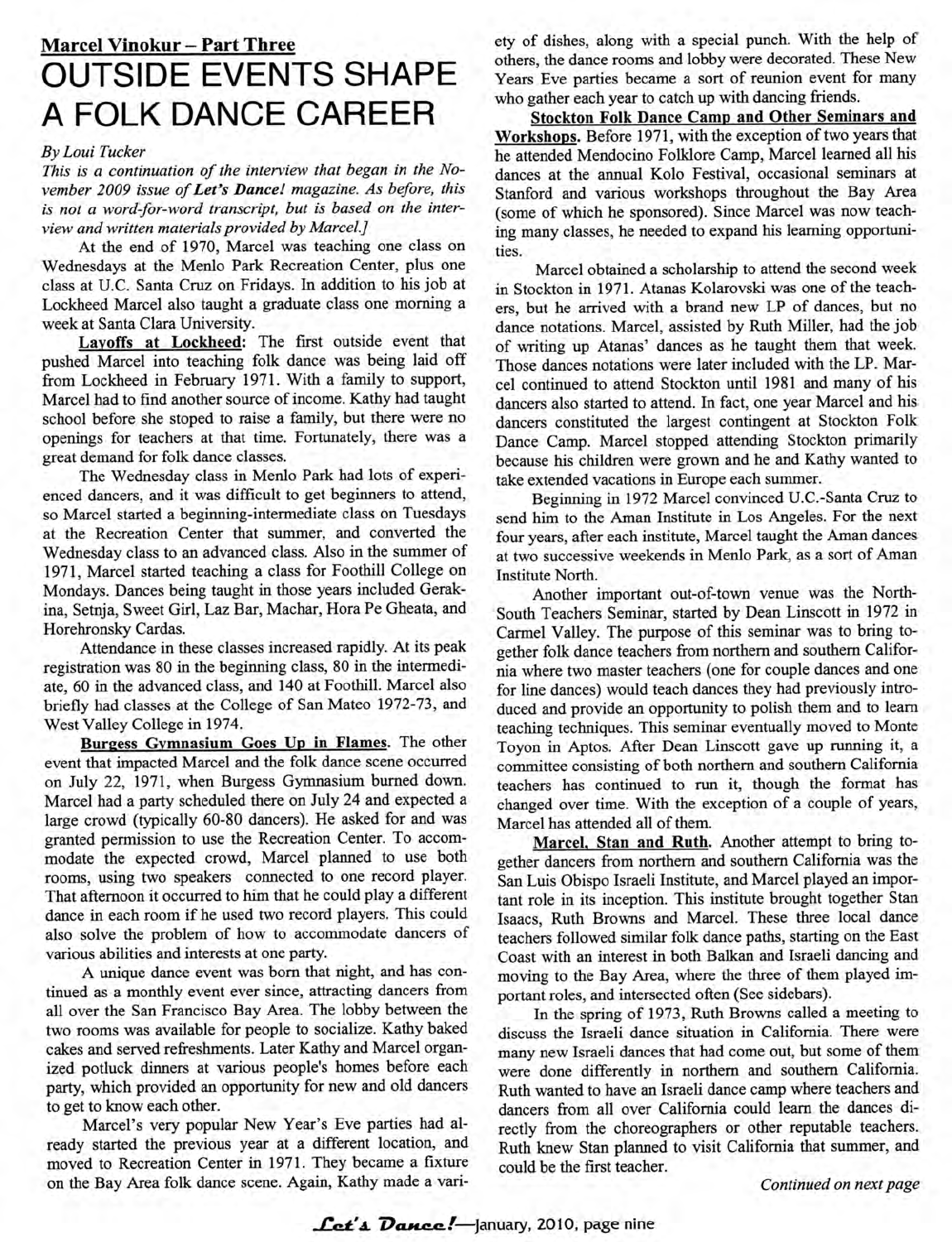## *Continued from previous page*

Marcel and Kathy had a close friend who was then teaching at Cal Poly in San Luis Obispo. During visits there, Marcel got to know the person who led the small folk dance group there. Marcel was therefore able to arrange for the San Luis Obispo Folk Dancers to sponsor the Israeli Institute. On short notice, Ruth contacted some of the southern California Israeli teachers, and the first Israeli Institute was born.

Dancing on The **Deck.** Another important dance event started by Marcel (in which Shirley Eastman played an important role) was the dance weekends at Bill Robson's Japanese garden. Shirley, having become very interested in Greek dancing, started a women's Greek exhibition group. In 1972 she attended a Greek workshop held in Half Moon Bay at a facility with a small wooden deck. One person who also attended that day was Bill Robson, a materials engineer at Ampex, who owned a Japanese garden in Saratoga. He observed, "I can do better than this!"

Bill, himself a casual folk dancer, decided to build a larger wooden deck overlooking his Japanese garden. Shirley invited Marcel and Kathy to attend the first weekend dance workshop and, as a result, Bill met Marcel and invited him to teach subsequent dance workshops there. Beginning in 1972 the workshops were only held during the summer, but participants voted to continue it year round, once a month. This was made possible because Marcel changed his Santa Cruz class from Friday to Thursday. Those dance weekends, at the Bill Robson's Japanese garden, involving 25-35 dancers, continued until 1983.

Marcel taught all day Saturday and Sunday morning from a list of request teaching. Bill served breakfast on Sunday and cooked steaks for dinner on Saturday. Kathy spent all Friday evening preparing salads, desserts, appetizers, and everything else. Participants brought sleeping bags and slept in their favorite places in the garden. After dinner on Saturday there was a dance party and then most people retired to a large hot tub that Bill had built.

Two members of Marcel's class who owned property in the Santa Cruz Mountains also decided to build wooden decks and sponsor weekend "folk-dance-cum-camping" events. The first was Hiram Pierce, who named his place Planina; those weekend dance events ran from 1972 until 1992. They were generally held on holiday weekends, and consisted of some teaching by local teachers. Marcel loaned his record collection in the beginning and did some of the teaching. One year, though, the guest teacher was Vyts Beliajus, one of the founders of the folk dance movement!

The other "dancing on the deck" takes place on property owned by Cliff Jenkins, also in the Santa Cruz Mountains. Cliff started holding weekend dance camp-outs in 1981 (once a year, until 1985 when it became twice a year), and they are still taking place, allowing dancers to camp and enjoy dancing, singing, and live music for all ages on a large outdoor deck. For about a dozen years this camp alternated with Planina in having events on Memorial and Labor Day weekends so the dancing community was not divided.

Adding Scottish Dances to the **Mix.** Before 1971, Marcel taught two Scottish dances: Rest and Be Thankful and Mairi's Wedding. Marcel would tell you himself that he wasn't exactly a Scottish dance afficionado. What got him hooked was when he learned Polharrow Burn and started teaching it in February 1971. It went over surprisingly well with his largely Balkan-oriented class.

Dance is movement in time and space. Balkan dances emphasize the "time" aspect. Since his work is of a mathematical nature, and geometry plays a big role in his research, Marcel was intrigued by the interesting geometric patterns found in Scottish dances. Folk dancers who attended his classes in those days enjoyed both types of dances. (In checking his data, Marcel found he taught both Ludo Kopano and Polharrow Burn on the same evening!)

Once Marcel started attending Stockton, he learned many more Scottish dances from Stewart Smith. Since they take a long time to teach in a regular class, and he was learning so many, Marcel started to have a Scottish workshop every quarter on an afternoon of the monthly party. He taught four dances each time, and there would be as many as six sets at some workshops. Later, when he increased the Scottish workshops to once a month, he taught only 3 (only three!?) dances per workshop.

Still later, in 1989, the Scottish workshops were converted to "Advanced Dances" workshops. This hiatus from Scottish dances lasted until 1996, when Marcel resumed teaching Scottish dances in his weekly classes where he maintains 14 Scottish dances in his repertoire.

The Decline in Popularity. In the mid-1980s, the decline in interest in folk dancing finally affected Marcel's classes, but by that time Marcel had a larger contract from NASA Ames, and Kathy was finally able to obtain a teaching job in San Carlos, so Marcel did not have to rely on folk dancing for all his income. In the spring of 1985 Marcel gave up the Wednesday advanced class because of diminishing attendance.

The Monday Foothill class had moved several times to increasingly smaller venues, from a gym, to a dance studio, to the Jewish Community Center in south Palo Alto, to a multipurpose room under sponsorship of the Los Altos Recreation Dept. In 2004, Marcel decided to close that class and combine it with his Tuesday Menlo Park class.

Marcel made the switch from LPs to mini-discs in the early 1990s through the efforts of Andy Kacsmar, also a longtime dance student. Over the course of many months, Andy moved the music on Marcel's entire record collection to this smaller, lighter, more transportable format. Andy has also been responsible for acquiring and maintaining the amplifiers, mixers and speakers, and he assists Marcel at the monthly parties. There is even some talk of switching Marcel to a computer.

By this time, the absence of Marcel's many classes was made up for by the existence of other classes taught by his former students. For example, Suzanne Rocca Butler became a prominent folk dance teacher in the area. She also served on the Stockton Folk Dance Camp Committee and taught a class there in line dance techniques. After taking over the Palo Alto Folk dancers, she started her own class on Wednesdays, which is currently meeting in Atherton.

Loui Tucker started her class in Saratoga in 1980, and in some sense has been a replacement for Marcel's Foothill and Santa Cruz classes. Loui also has class specializing in the dances of Israel on Mondays in Sunnyvale.

The Thursday "Mostly Balkan" class, currently taught by Todd Wagner and Suzanne, serves as a replacement for his